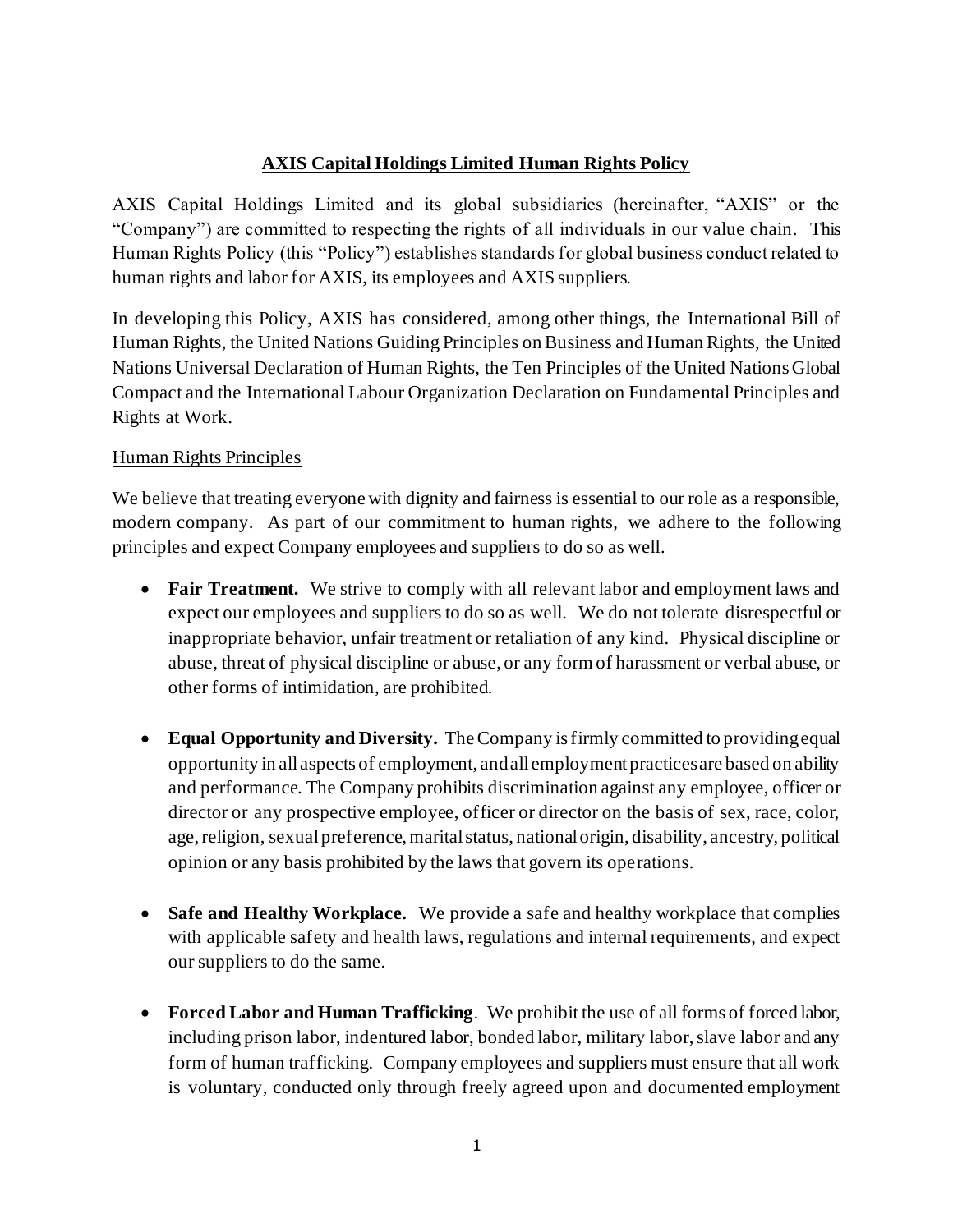terms, and paid in accordance with all applicable laws and regulations. Company employees and suppliers may not engage in any form of trafficking in persons, procure commercial sex acts or use forced labor in the performance of contracts. Employees of AXIS must have the right to freely terminate employment in accordance with applicable laws and regulations without fear of physical, psychological, sexual or verbal abuse.

- **Child Labor**. AXIS prohibits the use of child labor in our business and supply chain. We require that all employees of AXIS and its suppliers be of the appropriate age as defined by applicable local and national laws.
- **Freedom of Association.** AXIS respects freedom of association and collective bargaining. Where employees wish to be represented by trade unions, AXIS will cooperate in good faith with the bodies that its employees collectively choose to represent them within the appropriate national legal frameworks.
- **Free, Prior and Informed Consent.** We expect insureds to respect and observe the right to Free, Prior and Informed Consent ("FPIC") in accordance with the United Nations Declaration on the Rights of Indigenous Peoples, and it is our policy to not provide insurance coverage on projects undertaken on indigenous territories without FPIC.

#### Governance

This Policy has been reviewed by senior management and will be shared publicly on the Company's website. The Compensation and Human Capital Committee of the Company's Board of Directors will review the Policy annually in accordance with its oversight of the Company's human capital management efforts.

### Training and Certification

Each employee is required to annually self-certify to compliance with this Policy as part of our annual Business Ethics Certification Program. Employees periodically will receive training on this Policy.

#### Contact Information; Stakeholder Engagement

It is incumbent upon all of our employees to ensure that AXIS work environments are at all times respectful of human rights in accordance with this Policy. The Company has established procedures that govern the process through which employees and others may openly, confidentially or anonymously report an actual or potential violation of this Policy, our Code of Conduct, or any applicable law, rule or regulation. Any employee who is or becomes aware of any actual or potential violation of this Policy must promptly disclose to the General Counsel or through any other means set forth for reporting such matters in AXIS' Whistleblower Policy, the facts and circumstances of such actual or potential violation. All information so disclosed will be